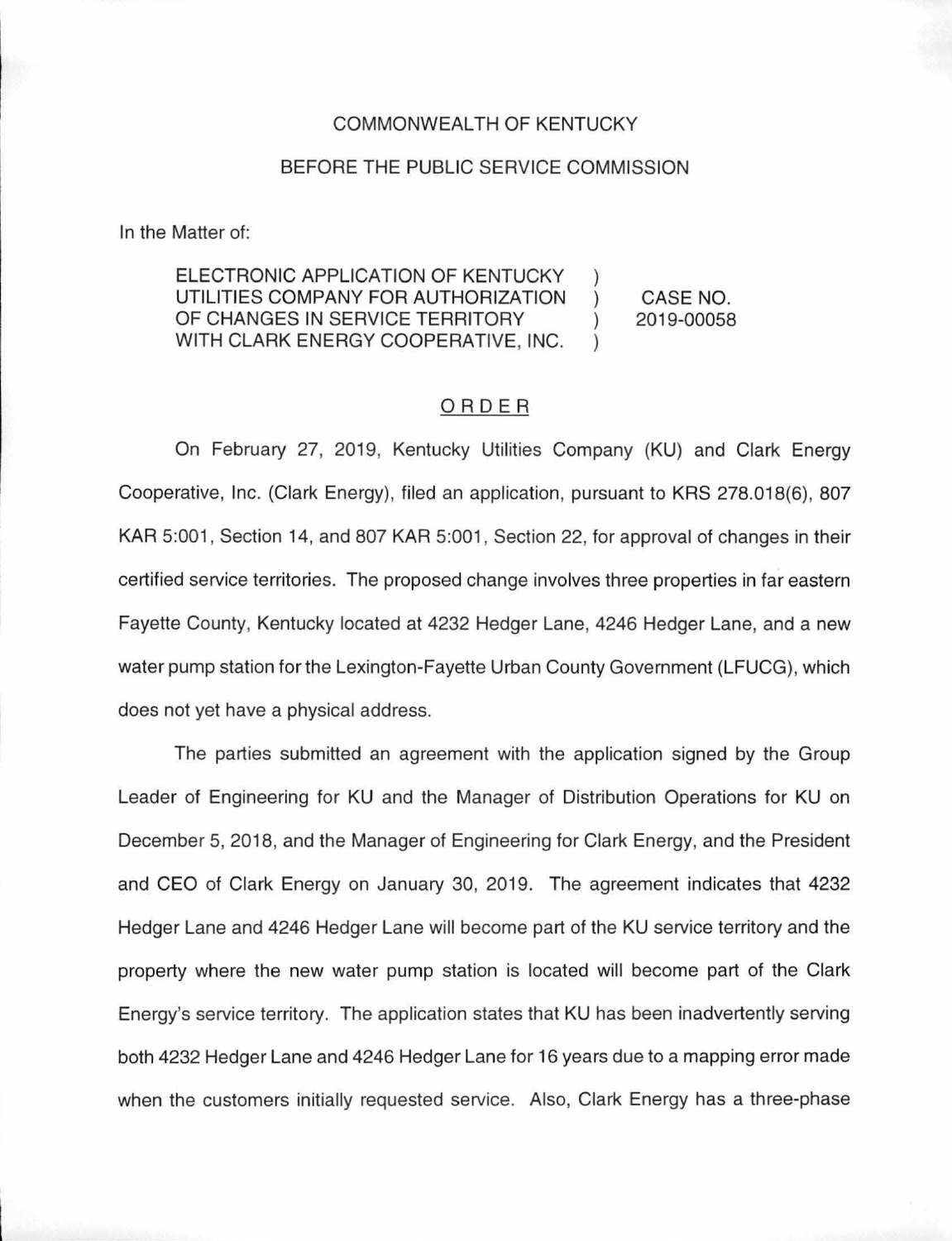primary line that will be able to meet LFUCG's need for new service to the water pumping station.

Based on the evidence of record and being otherwise sufficiently advised, the Commission finds that allowing the boundary changes will avoid unnecessary encumbrance of the landscape and prevent duplication of services.

KRS 278.018(6) allows a retail electric supplier to contract with another retail electric supplier, subject to Commission approval, for the purpose of allocating consumers between such retail electric suppliers and designating which territories and consumers are to be served by which of said retail electric suppliers.

The proposed territorial changes will realign Clark Energy's and KU's adjacent certified territorial boundaries. No existing customers will be affected by the proposed changes, nor will the proposed changes require any new or amended franchises or permits.

The Commission finds that the proposed territorial boundary changes promote the purposes of KRS 278.016 by preventing wasteful duplication of facilities, avoiding unnecessarily encumbering the landscape, minimizing disputes between KU and Clark and enabling the provision of adequate and reasonable service to all affected areas and consumers.

IT IS THEREFORE ORDERED that:

1. The boundary changes agreed upon by KU and Clark Energy for 4232 Hedger Lane, 4246 Hedger Lane, and the location of LFUCG's new water pump station as shown on the revised territorial boundary map identified as the United States Geographical Topological 1 :24,000 Map Series for the Clintonville, KY Quadrangle are

-2- Case No. 2019-00058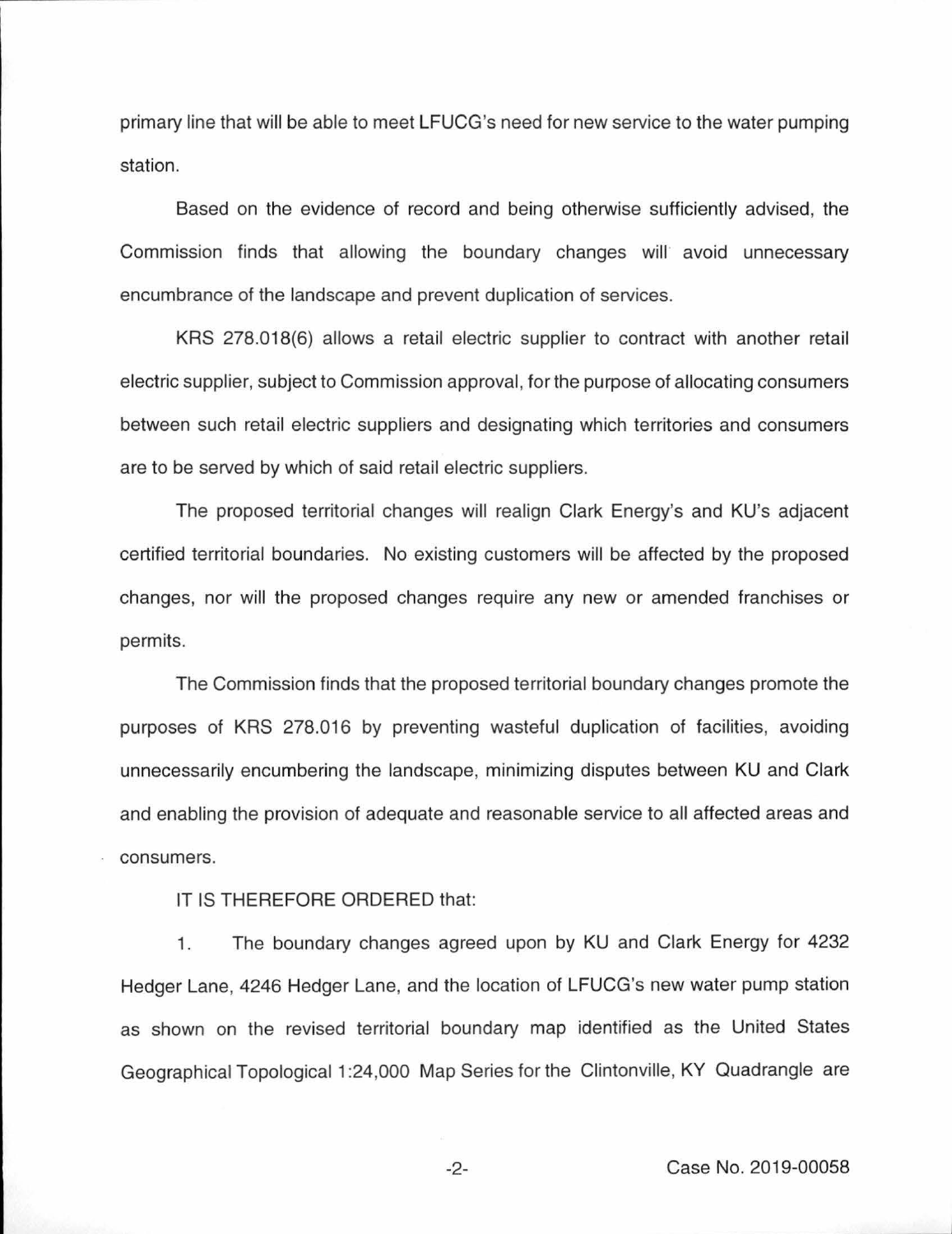approved.

2. The revised Territorial Map for the Clintonville, KY Quadrangle, a copy of which was filed with the Application, reflects the agreed-upon boundary changes by KU and Clark Energy and shall be maintained by the Commission as the official territorial boundary for the Clintonville, KY Quadrangle.

3. This case is closed and removed from the Commission's docket.

# [REMAINDER OF PAGE INTENTIONALLY LEFT BLANK]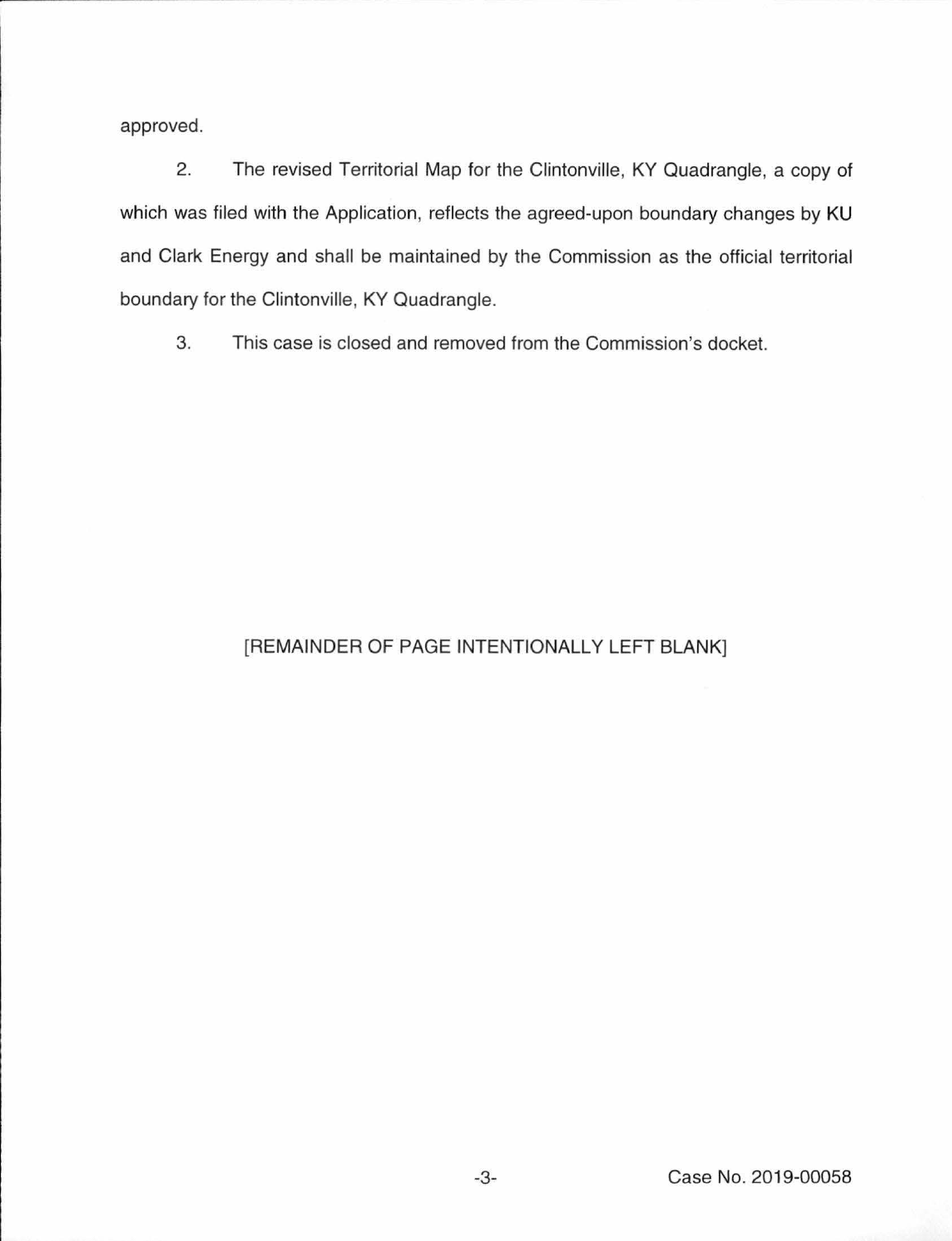By the Commission



ATTEST:

Executive Director for Curson

Case No. 2019-00058